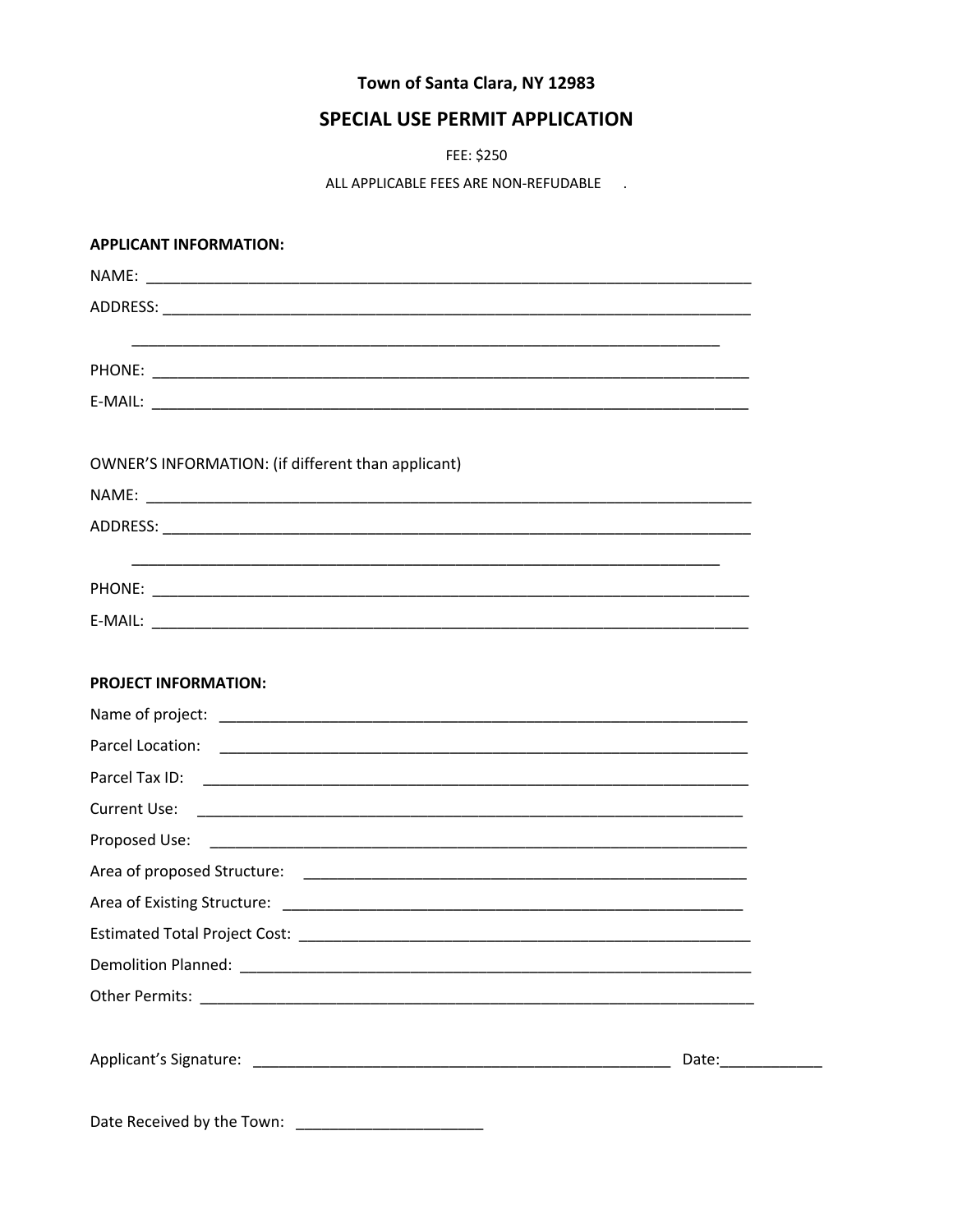#### **Town of Santa Clara, NY 12983**

### **SPECIAL USE PERMIT CHECKLIST**

\*Starred items 1, 2, 3 and 22 required and not waivable.

- A. One copy of the site plan, to include, where applicable,
	- **\*1. Title of drawing, including name and address of applicant and person responsible for preparation of such drawing;**
	- **\*2. North arrows, scale and date prepared;**
	- **\*3. Boundaries and dimensions of the property plotted to scale, including identification of contiguous properties and all easements or rights-of-way and roadways;**
	- 4. Existing watercourses and on-site or adjacent waterbodies;
	- 5. Grading and drainage plan, showing existing and proposed contours;
	- 6. Location, proposed use and dimensions of all buildings, including height;
	- 7. Location, design and construction materials of all parking, circulation and truck loading areas, including means and ingress and egress; number of parking spaces
	- 8. Provision for pedestrian access; including cross walks (if applicable)
	- 9. Location of outdoor storage, if any;
	- 10. Location, design and construction materials of all existing or proposed site improvements and stormwater management equipment and features, including drains, culverts, retention / detention ponds or basins, drywells, retaining walls and fences;
	- 11. Description of the method of sewage disposal and location, design and construction materials of such facilities;
	- 12. Description of the method of securing potable water and location, design and construction materials of such facilities;
	- 13. Location, design and visual screening of solid waste temporary-storage facilities for commercial uses;
	- 14. Location of fire and other emergency zones, including the location of fire hydrants;
	- 15. Location, design and construction materials for all utilities that will be serving the project, including all energy supply and distribution facilities for electrical, gas or solar energy;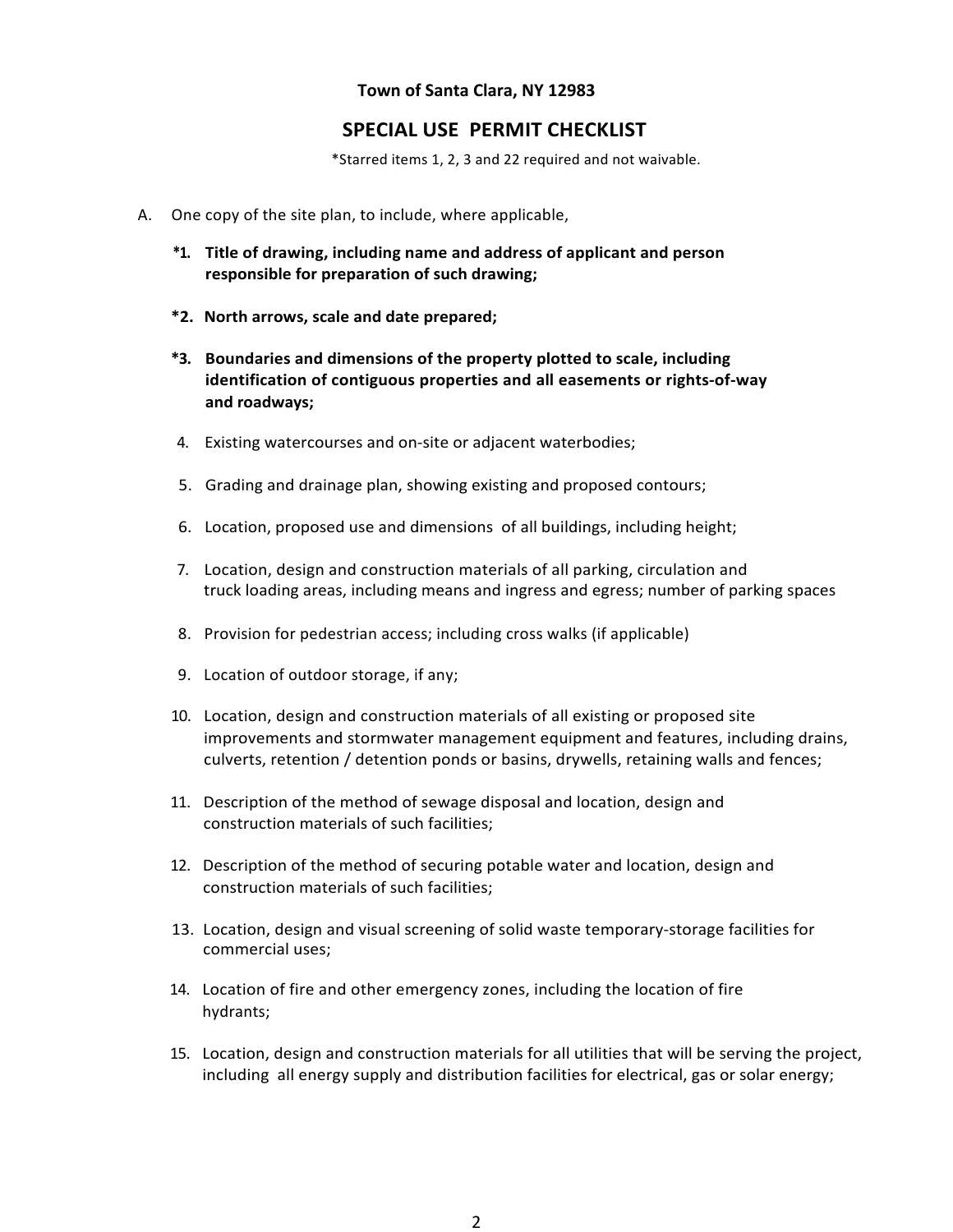- 16. Location, size, design and construction materials of all proposed signs, both indoor and outdoor, that are visible from adjoining properties, public highways or water ways;
- 17. Location and proposed development of all buffer areas, including existing vegetation cover;
- 18. Location and design of outdoor lighting facilities and fixtures;
- 19. Designation of the amount of building area proposed for retail sales or similar commercial activity;
- 20. General landscaping plan and planting schedule;
- 21. Other elements integral to the proposed development as considered necessary by the Planning Board, including identification of any State or County permits required for the project's execution.

### **\*22. Sketch of any proposed building, structure or sign, including exterior dimensions and elevations of front, side and rear views.**

- B. Such additional information as the Planning Board or enforcement officer may reasonably require to understand and review the proposed project, including additional scale drawings where necessary.
- C. A copy of all Special Use Permits applications shall be sent by the applicant at his/her own cost and expense by first class mail to all property owners located within 750 feet of the applicant's property lines as determined by reference to the Franklin county real property tax map. Assistance can be provided by the Code Enforcement Officer to determine these properties that are within 750 feet. The applicant may obtain the names and mailing addresses of such property owners from the most current assessment rolls of the town. Proof of mailing shall be in the form of certificates of mailing signed by a representative of the U. S. Postal service and certificates shall be filed with the Planning Board at the time of application.
- D. Except for items #1, #2, #3 and 22 on the above checklist, Applicant may request, in writing, a waiver of any item(s) not applicable to Applicant's project.
- **E. Accompanying data, to include the following;**
	- **1. Application form and applicable fee, payable to the Town of Santa Clara.**
	- **2. Name and address of applicant and any professional consultants.**
	- **3. Copy of the deed to the property in question.**
	- 4. Written and acknowledged authorization of owner if applicant is not the owner of the property in question.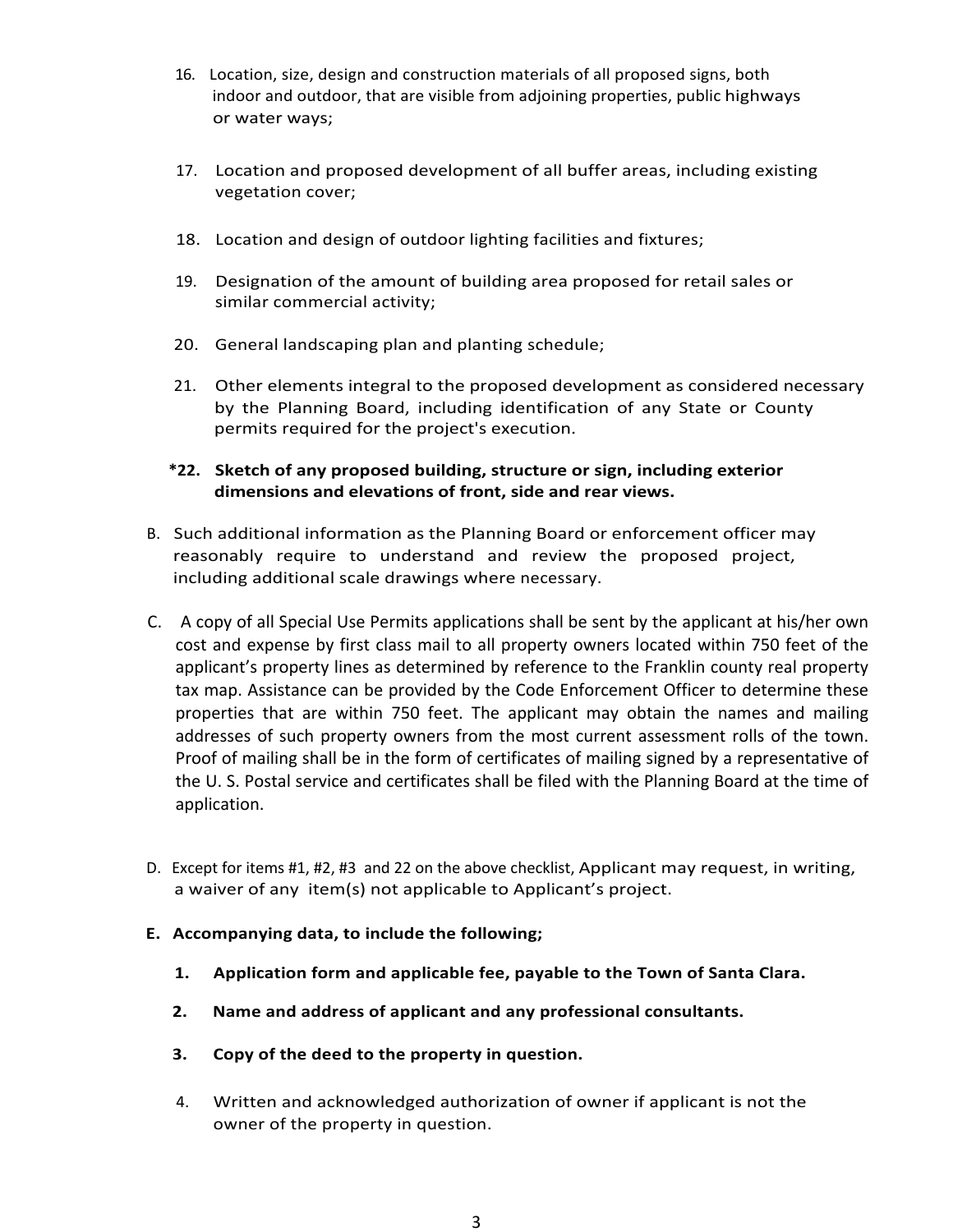F. Applicant shall either mail a copy of the Application and all accompanying materials to each member of the Santa Clara Township Planning Board and the Chief Enforcement Officer or relevant material may be scanned into a pdf file and emailed to PlanningBoard.TSC@gmail.com or Scottie.Adams@roadrunner.com. **An acknowledgment of receipt of the email should be obtained.** Fees can be mailed to Planning Board at 5359 State Route 30, Saranac Lake, NY 12983 or delivered to the Code Enforcement Officer.